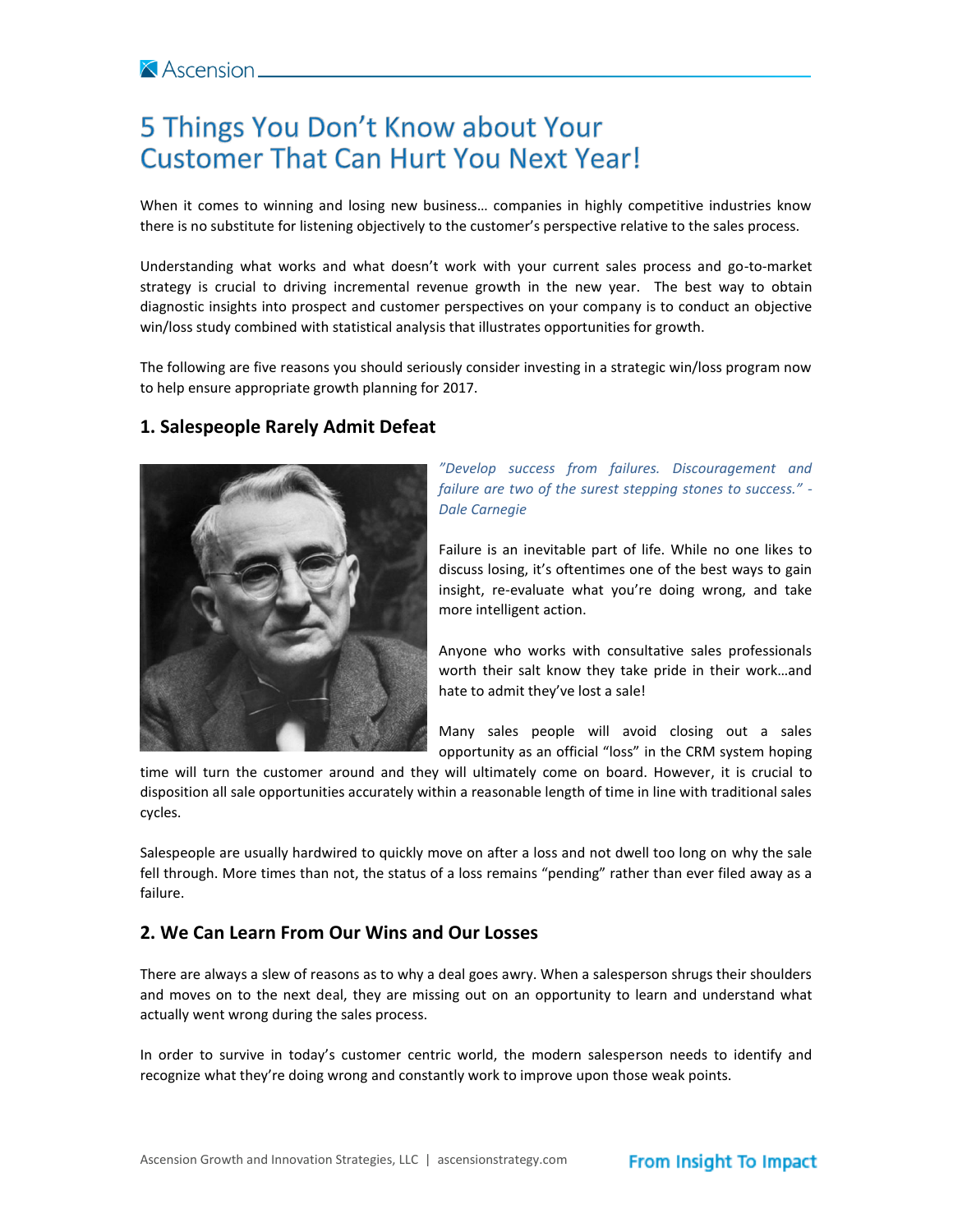



Was the loss due to a pricing issue or related to some other aspect of our new business strategy? Understanding the answer is crucial.

Strategic win/loss reviews help organizations understand where they need to refine their go-to-market approach.

They help us to spot customer perceived strengths and weaknesses relative to competition quickly, and respond accordingly.

The only way to fully understand the inner-workings of a prospects mind is to ask objective questions and combine answers with statistical analysis to understand empirically how each brand, marketing, sales, and product factor statistically impacts winning and losing new business. With this learning we can conduct follow-up conversations with customers later.

The insights gained from these post-decision interviews opens the door for attracting more customers and helping improve future new business close rates.

At the end of the day, the strongest and most resilient companies out there are the ones that hold their organizations accountable and promote a culture of transparency.

#### **3. Companies Rarely Tell Sellers the Truth**

For the most part, people have a very hard time delivering bad news.

It is human nature for us all to try to avoid hurting others feelings.

This makes the truth very hard to obtain unless provided to an objective third party with the customer reassured feedback will not be individually attributed.



Only through objective, third party win/loss evaluation, can a company actually learn what is and is not working in the customer's mind.

Done right strategic win/loss analysis isolates the specific factors that directly impact the customer decision making process.

This information is obtained by combining quantitatively obtained voice of the customer perspectives through proven best practice research methodologies. Then through statistical analysis and predictive modeling techniques that quantify the impact of adopting proven best practice behaviors going forward.

Whatever the reasoning, it is critical that win/loss post-purchase decision interviews be conducted by someone who has no stake in the outcome or 'skin in the game'. This ensures objectivity and encourages prospects and customers alike to provide honest and direct feedback without worry about reprisal by the company sponsoring the study.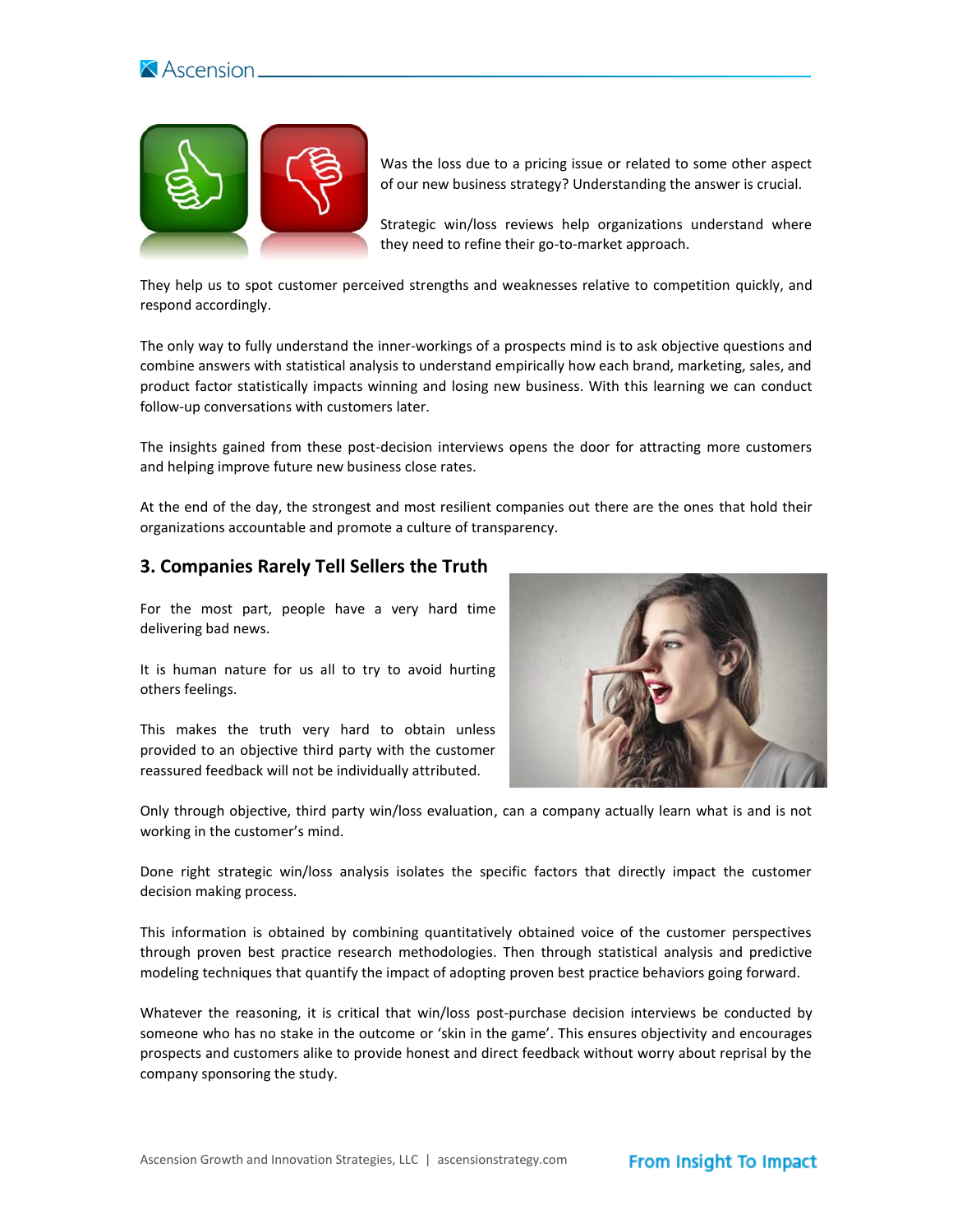



Most buyers are more willing to open up to an objective and neutral third party when providing feedback as opposed to someone they've worked with in the past because they know what they say won't be used against them.

When a third party conducts interviews, they're less likely to inject their own bias into the questions or answers, and are the ones best equipped to helping gain objective information.

The win/loss research and interview process not only help lead to a better understanding of what happened and why, but are helpful in capturing the information required to align sales and marketing strategies going forward.

The more clarity gained within the interview process, the more that wealth of insight can be used to improve the behaviors and practices that your team uses to execute a sale.

### **3) Insight without Analysis Is a Waste**

Once upon a time, marketing was almost fully dependent on intuition and perception. Now, the popularity of empirical precision and data analytics has shaken how we think about the world.

Without strategic data analytics, much of what we do is guesswork. With it, we are granted unprecedented visibility into the diagnostic "truths" of our customer relationships.

In today's data-saturated world, success relies heavily in the ability to make data and analytics a central part of our business strategy.

You need to know the insight side of the equation (the context), as well as have quantitative data and metrics that support your business decision making process.

Having one without the other leads to the danger of having either: 1) an analysis with too much detail and information without content or 2) an analysis with too much content without the facts and figures to back it up.



Qualitative prospect/customer feedback coupled with statistical analytics are necessary to understand what customers/prospects are thinking and saying to provide context and depth to your marketing and sales programs. Numbers alone don't provide us with the insight of how clients are evaluating our products and service/support.

What the numbers do provide is the metrics necessary to understand trends and aggregate data and insights

across a large pool of past new business wins and losses.

Data is at its most powerful once you're able to identify what you're trying to gain from it.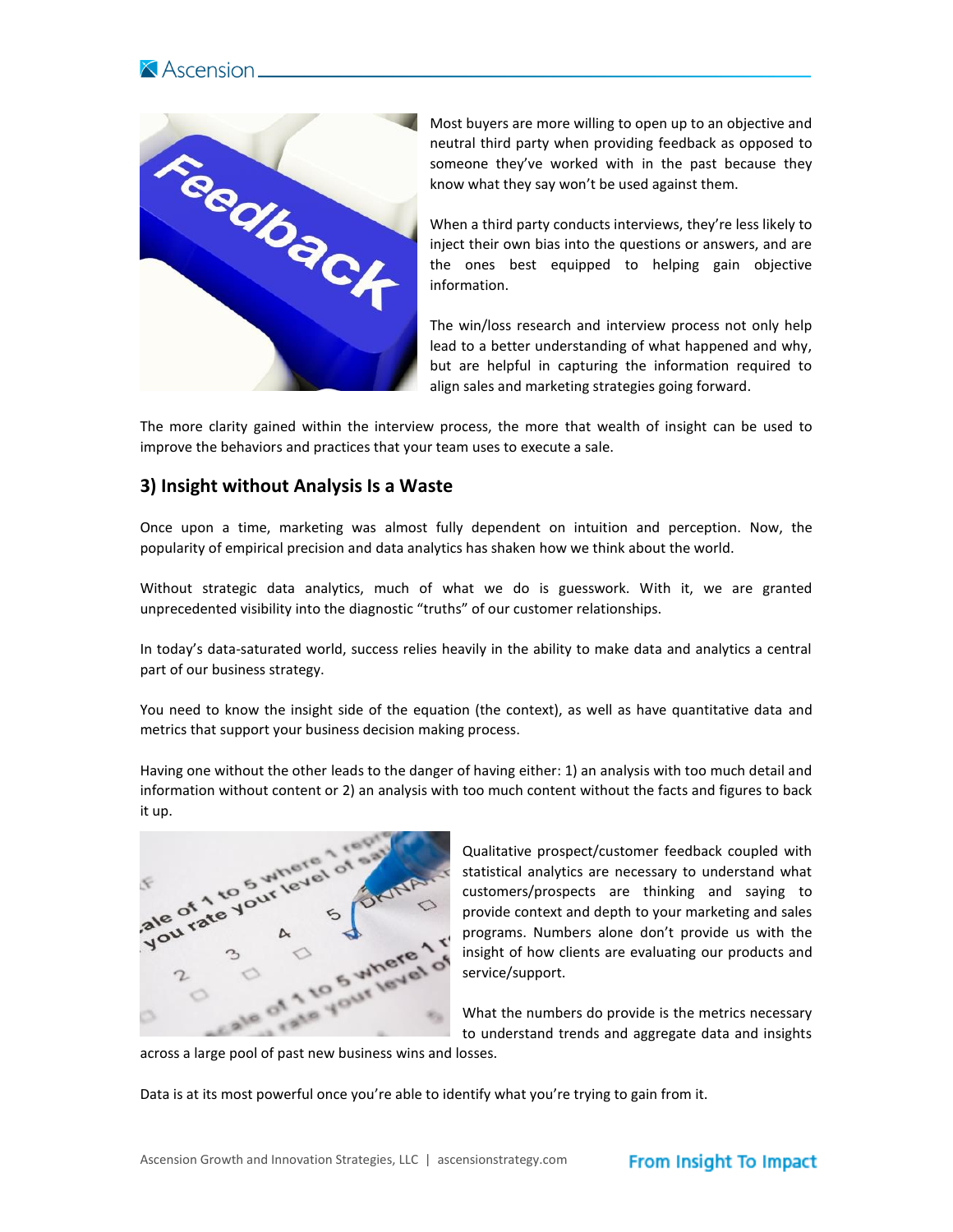

Ideally, win/loss analysis is conducted within 3-6 months of the final sales disposition while the experience is still relatively fresh in the customer's mind. Beyond 9 – 12 months people tend to forget the details of the sales process and find it difficult to be precise in win/loss evaluations.

The best customers (for wins) or prospects (for losses) to interview are usually the ones that were deeply involved with a sales rep in terms of time, attention and detail. That way, the amount of information gained can be more readily measured.

Developing effective win/loss research questionnaires requires probing the specific customer-evident aspects of the full sales and decision making process. Well-constructed win/loss questionnaires contain both open and closed-ended questions to help provide context to customer decision making.

## **5) Consistent Win/Loss Analysis is Key**



*"Success is neither magical nor mysterious. Success is the natural consequence of consistently applying basic fundamentals." - Jim Rohn*

Strategic win/loss analysis has unprecedented potential to yield valuable insights - but only if measured effectively and consistently.

Obtaining maximum impact from strategic win/loss analysis requires that we measure our performance on a regular, recurring basis.

Conducting this type of research/analysis program at least once-a-year provides an adequate benchmarking and tracking mechanism most companies find invaluable to their annual business planning process.

Unfortunately, this is where most companies tend to fall short believing a one-time assessment will provide an adequate and forward looking metric to assist in future planning.



Decide on whether or not a report should be created on a monthly, quarterly, or bi-annual basis. The information gathered from the report should be shared in real-time so as to quickly identify pain points and how they can be improve on.

Once win/loss measurement time intervals are agreed upon, make sure to regularly implement monitoring, measuring and reporting so as sales data is always accurate, relevant, and consistent.